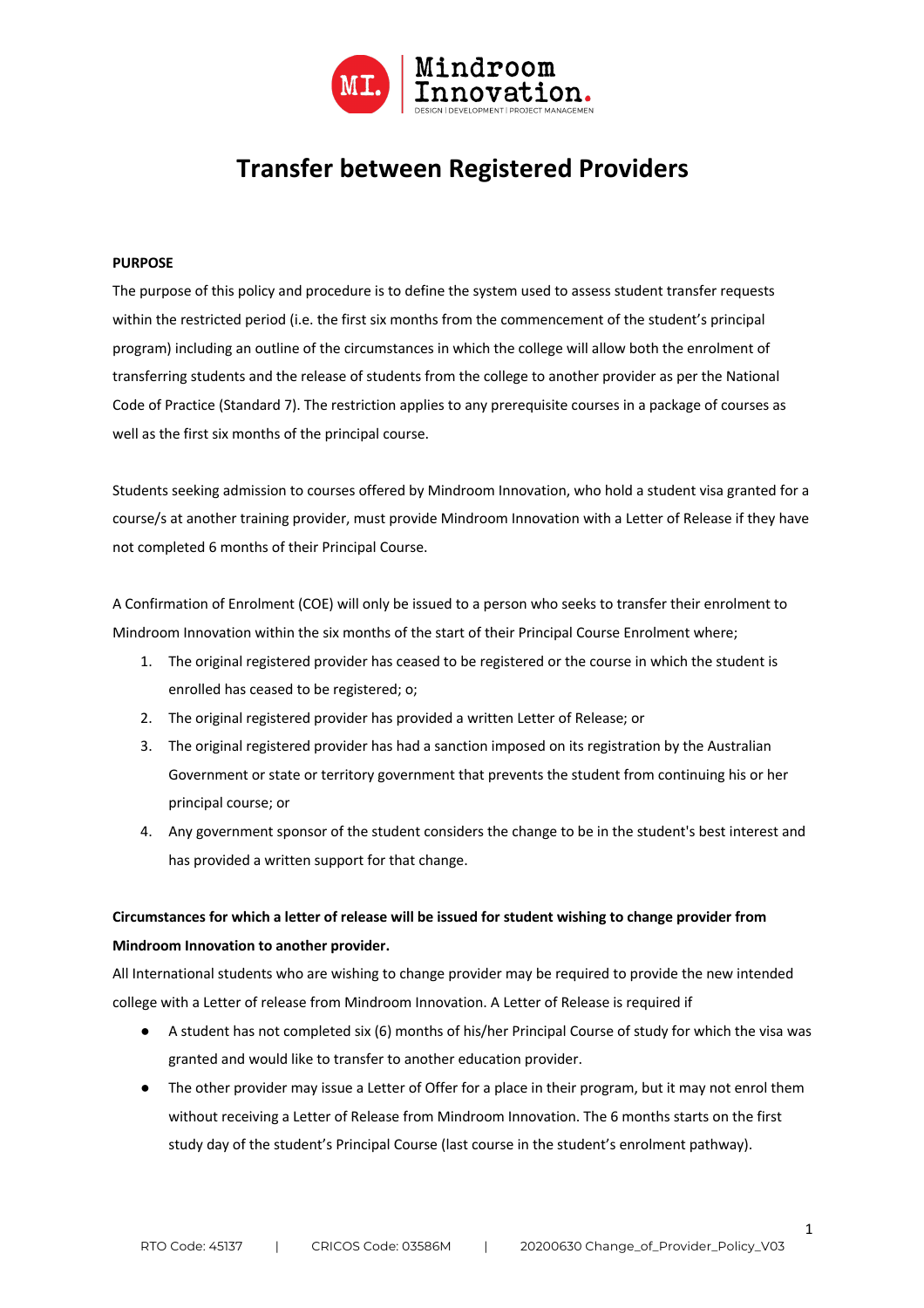

The letter will be issued when:

- 1. The student is unable to meet Mindroom Innovation's course academic progress requirements and Mindroom Innovation determines that the student has made a genuine attempt to meet the requirements, including access its support services.
- 2. The transfer is considered beneficial to the student's academic progression, including circumstances such as:
	- a. The transfer allows the student to complete a higher-level tertiary qualification.
	- b. The student is transferring to a qualification not offered at Mindroom Innovation, due to the inability to cope academically and upon being able to clearly demonstrate or prove that they made a genuine attempt at their studies.
	- c. Mindroom Innovation is no longer able to provide or support the program in which the student is due to commence or has enrolled
	- d. the international student will be reported because they are unable to achieve satisfactory course progress at the level they are studying, even after engaging with that registered provider's intervention strategy (7.2.2.1)
	- e. there is evidence of compassionate or compelling circumstances (7.2.2.2)
	- f. the provider does not deliver the course as outlined in the written agreement (7.2.2.3)
	- g. there is evidence that the international student's reasonable expectations about their current course are not being met (7.2.2.4)
	- h. there is evidence that the international student was misled by the registered provider or an education or migration agent regarding the registered provider or its course and the course is, therefore, unsuitable to their needs and/or study objectives (7.2.2.5)
	- i. An appeal (internal or external) on another matter results in a decision or recommendation to release the international student (7.2.2.6).

# **A Letter of Release is not required if:**

- A student has completed more than six (6) months of his/her Principal Course for which the visa has been granted before seeking to transfer to another provider.
- A student wishes to transfer to another education provider outside Australia.

In this case, students need only complete a Course Withdrawal Form.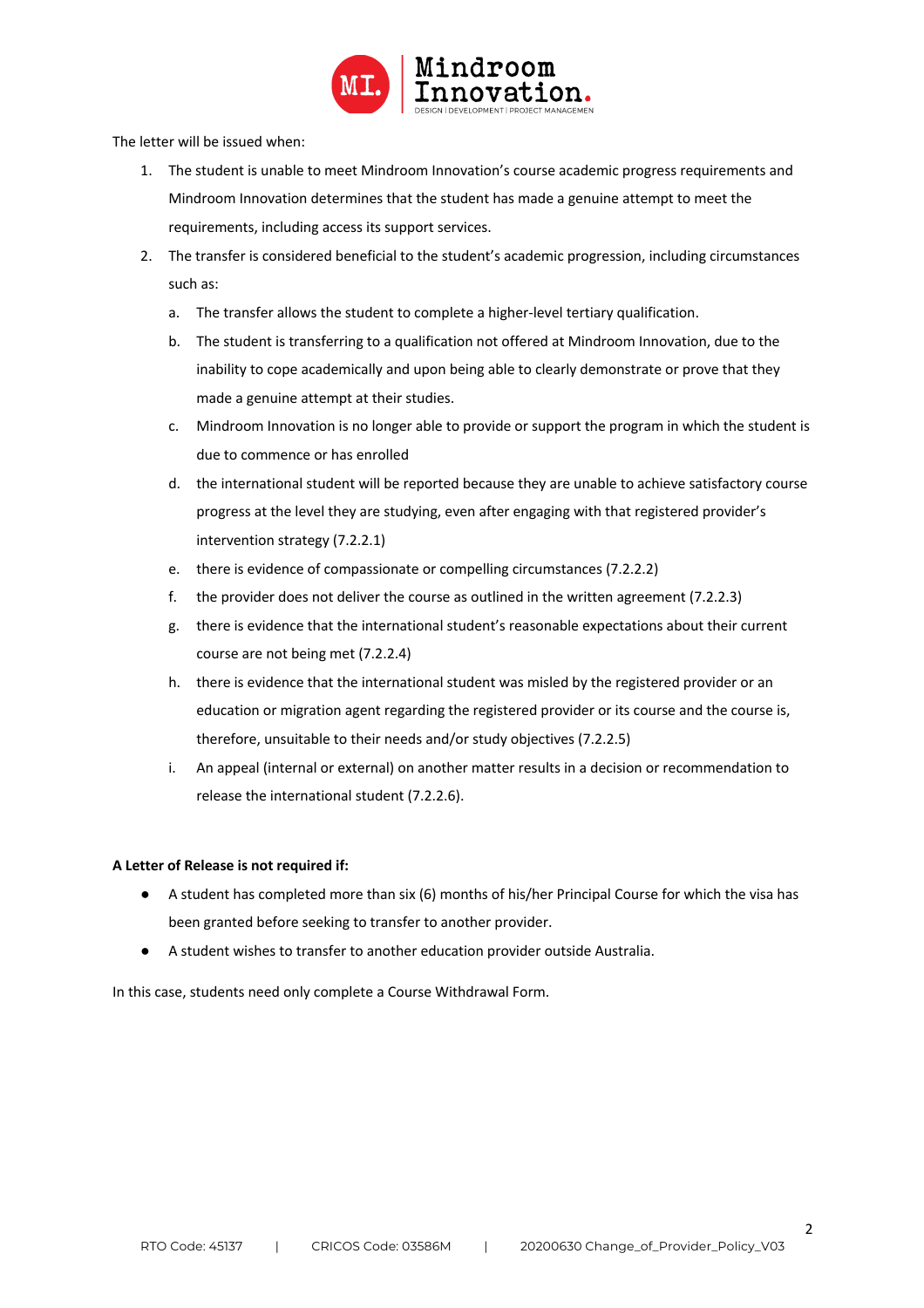

### **Circumstances in which a letter of release will NOT be granted.**

- The student has changed their mind about the course, including students enrolled in package courses.
- When the College believes that the student is trying to avoid being reported to immigration (Department of Home Affairs). For example, the college forms the view that the student is trying to avoid being reported to the Department of Immigration for failure to meet the college academic progress requirements
- When the student has unpaid course fees for his or her current study period and the current study period is the study period in which the student applies for a letter of release.
- When the reason for the transfer is the student wishes to transfer to a provider offering lower fees
- There is no written confirmation from another registered provider that a valid enrolment offer has been made.

#### **Written Request**

If a Letter of Release is required, the student must apply in writing using the Transfer between Registered Providers Form (to and from Mindroom Innovation). A copy of the Offer Letter from the other education provider and any other supporting documentation must also be provided.

#### **Assessment of request**

When a student requests a Letter of Release, the reason for this request must be determined and documented on the Transfer between Registered Providers Form. The student should include the reason for changing provider and any other supporting information including the Offer Letter from the other training provider. Mindroom Innovation undertakes to consider each such request and to make a determination on its merits, taking into consideration:

- the reasons outlined in the Transfer between Registered Providers Form
- the best interests of the student
- the student's academic performance and course progress
- Financial issues (whether or not the student has any fees or other outstanding liabilities such as debts to Mindroom Innovation) and personal financial circumstances. This includes future payments as outlined in the agreed payment plan
- the student's attendance record
- The student's disciplinary and conduct record.
- The nature of the course the student wishes to transfer to. (Mindroom Innovation reserves the right to deny a Letter of Release to transfer to essentially the same course with another provider simply because it is cheaper, easier or shorter in duration.)
- If an international student, whether or not he/she has breached student visa conditions related to attendance or course progress.